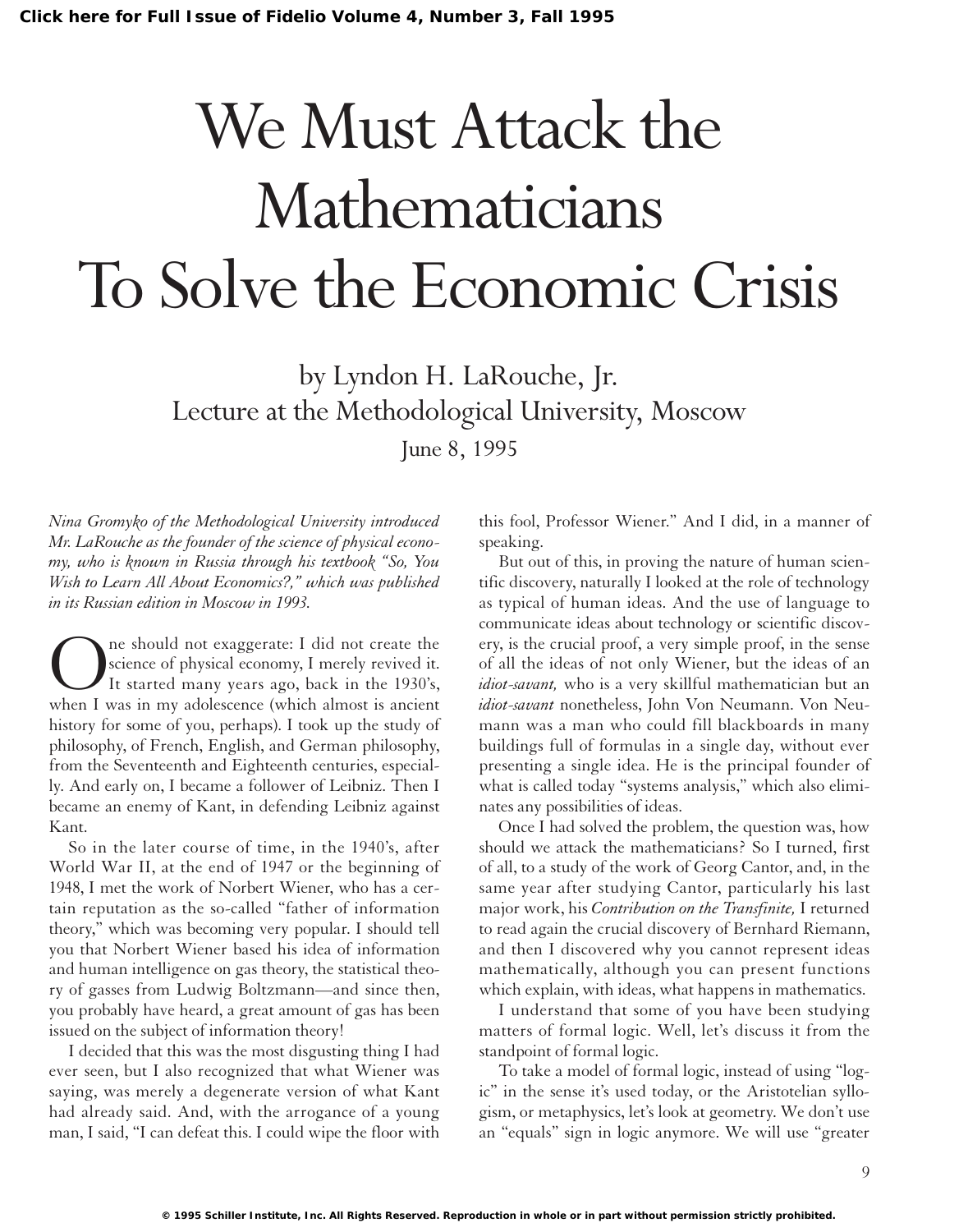than" and "lesser than," in several senses, and we will use the congruence sign rather than the "equals" sign. Because two things may appear to be equal, but they're not congruent. We have many modern mathematicians who don't understand that distinction any more.

Now, given any system typified by Euclidean geometry, in which you can prove propositions to be consistent (that is, consistent with one another), you can call these propositions "theorems." Any system of theorems which is sometimes called a "theorem-lattice"—can be shown to be underlain by a set of axioms and postulates. So, instead of thinking about the theorems, you can think about the set of axioms and postulates, because by implication, the set of axioms and postulates will describe, or identify, *all* of the theorems which are possible in that particular theorem-lattice.

Now, let's state, in simple terms, exactly what it is that Riemann discovered. In March of 1853, a young genius by the name of Bernhard Riemann, who had studied at Göttingen and then Berlin and back to Göttingen, who had been a student and protégé of Carl Gauss, and also a student and protégé of Lejeune Dirichlet, made a discovery. And he was given special permission at the university to prepare for his habilitation dissertation as a professor by special research, whose purpose was to look through libraries and other sources, to see if there was any place in all science where something like his discovery had been elaborated.

A little over a year later, in June of 1854, he spent most of the day presenting his presentation and discussion in defense of it, to a group of professors at the university.

In brief, Riemann's discovery can be described fairly and accurately as follows. His paper, "On the Hypotheses Which Lie at the Foundations of Geometry," is one of the most beautifully written pieces in all scientific literature. There's nothing obscure in it, it is clear; but almost nobody who has commented on it, has ever commented on it *honestly,* because it upsets all the mathematicians.

Let's see what he attacked. He said that up to that point, there were problems in geometry, fundamental fallacies, which had been referred to by previous scientists, but whose implications had never really been defined. The only precedent he could find, of importance, was in two writings of Gauss. In Gauss' first major publication at the end of the Eighteenth century, which is called *Disquisitiones Arithmeticae,* he deals with what are called "biquadratic residues," which have to do with such things as prime-number sequences, and things of that sort. And then, later on, Gauss wrote another paper, on the general theory of curved surfaces. Riemann identified these as the only two precedents that he could find for what he was trying to do.

Let me describe, in my own words, from the standpoint of theorem-lattices, what the problem was.

In what we call "Euclidean geometry," people sometimes make the mistake of assuming that this Euclidean geometry—or Newtonian or Cartesian physics—has something to do with the real universe. In fact, they have nothing to do with the real universe. What we call "simple geometry" is not a creation of our senses: it is a creation of the imagination. We make some very simple assumptions. *First,* we make certain axiomatic assumptions, based on the imagination, about the nature of space and time. We assume that space is simply extended in three directions: forwards-backwards, up-down, and side-to-side. We assume that time is extended in one dimension, forwards-backwards. We assume that everything in space-time can be measured as "greater than" or "less than."

*Then* we come along, and we try to put physics into space-time. We imagine that physical objects are based on objects like those we imagine we see, from our senses. We make two steps of assumptions about this. We imag-

## Euler's Fallacies on the Subject of

Excerpts from Appendix XI, *The Science of Christian Economy,* by Lyndon H. LaRouche, Jr.

Is physical space-time, in respect to physical cause<br>and effect, a matter of simple linear extension, or is s physical space-time, in respect to physical cause it not?

Kepler's astrophysics says it is not a matter of simple linear extension: that the available planetary orbits are not only limited in number, in the sense of being enumerable, but that this enumerability is defined by a very definite, intelligible principle, a principle susceptible of intelligible representation, which is the harmonic ordering; and that in the values of a special kind of Diophantine equations, if you like, in the values which lie between these harmonically ordered, enumerable values, there are no states of a similar nature, or precisely similar nature, at least, to be found.

Now, this introduces a kind of discreteness into physical space-time *per se.* That physical discreteness is the first aspect of a monad in the micro-scale. . . .

We recognize the implications of the speed of<br>light as a singularity of the astrophysical scale, and recognize that the speed of light has a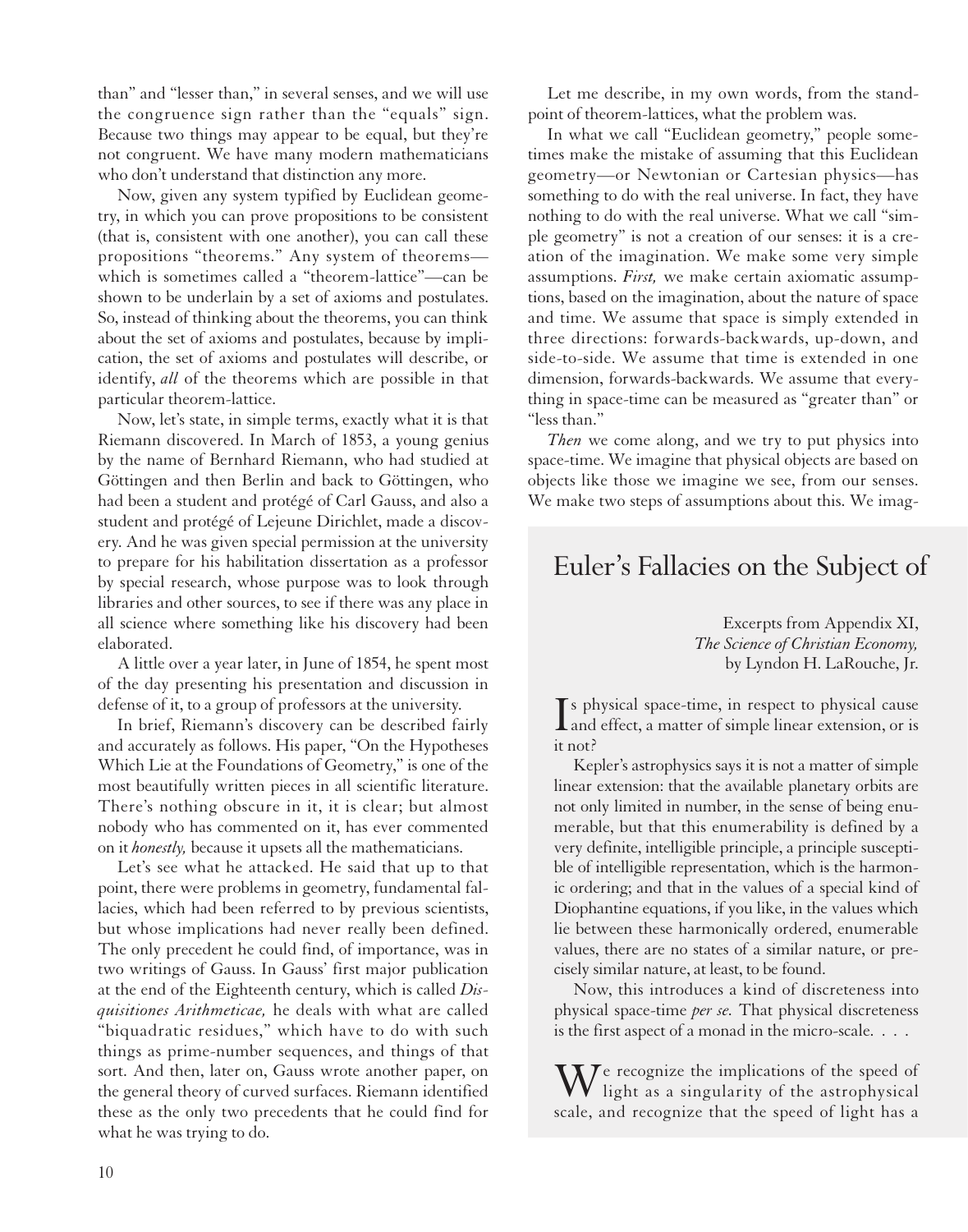ine we put the object in space-time, and we do a kind of surveyor's mapping of this object in space-time.

*And then,* we get more complicated. We let the object *move* in space-time, and we assume that the relations of measurement of objects in motion in simple space-time, have some correspondence to the relations of cause and effect in the real universe. We also introduce another assumption, *which is the most dangerous and false assumption in all modern mathematical physics.* It's a fallacy, a falsehood which was defended vigorously by one of the most famous mathematicians of the Eighteenth century, a passionate—as a matter of fact, a fanatical—defender of Isaac Newton. He was a Swiss teacher of mathematics, who, through the patronage of Leibniz and Johann Bernoulli, was invited to Russia to the St. Petersburg Academy. In 1741, he was invited by one of the worst scoundrels in all Europe, Frederick II of Prussia, to move from St. Petersburg to the Academy at Berlin.

The Academy at Berlin was the center of hatred of Leibniz in Germany. It was the center for such degenerates as Pierre Louis Maupertuis, who was later kicked

out of the Academy in 1753, because he had committed a great mathematical fraud. Also there at the time was Voltaire; and also a "pretty boy" from Italy called Francesco Algarotti, who was actually one of the sources for Immanuel Kant's theory of aesthetics, was one of the controllers of science at the Berlin Academy at that time.

The gentleman whom I'm speaking of remained there from 1741, to about twenty-five years later, when he returned to the St. Petersburg Academy. He was responsible for a great number of useful contributions to mathematics, but also two of the greatest frauds in all mathematical history. His name was Leonhard Euler.

There were two issues here. First of all, Euler was part of the fraud that got Maupertuis kicked out of the Academy. Maupertuis claimed that he had discovered Leibniz's principle of "least action." So he was kicked out, because his fraud was so obvious. And Euler defended him, although Euler had worked enough with Leibniz's work to know this was a fraud.

Euler's great crime was published in 1761, in a paper called "Letters to a German Princess," in which he

### Infinite Divisibility and Leibniz's Monads

reflection in terms of a singularity in the microphysical scale; then we see where the fallacy of Euler's argument lies respecting physical geometry. If we recognize that the connection between the micro- and the macro-, the maxima and the minima, is expressed by *change,* where change is the quality of not-entropy generalized, as typified by creative reason, . . . then the problem vanishes.

So, the problem for Euler lies in his definition of extension and in the use of a linear definition of extension. In principle, Euler excludes, thereby, the realm of astrophysics and of microphysics from physical reality. This is where Leibniz did *not* fail and where Euler, at least in this case, did.

Selections from Euler's "Letters to a German Princess," 1761

#### *from Letter 8*

"The controversy between modern philosophers and geometricians . . . turns on the divisibility of body. This property is undoubtedly founded on extension . . . .

"[I]n geometry it is always possible to divide a line, however small, into two equal parts. We are likewise

by that science instructed in the method of dividing a small line . . . into any number of equal parts at pleasure . . . . "

#### *from Letter 10*

"Some maintain that this divisibility goes on to infinity, without the possibility of ever arriving at particles so small as to be susceptible of no further division. But others [i.e., Leibniz—ed.] insist that this division extends only to a certain point, and that you may come at length to particles so minute that, having no magnitude, they are no longer divisible. These ultimate particles, which enter into the composition of bodies, they denominate *simple beings* and *monads.* ...

"The partisans of monads, in maintaining their opinion, are obliged to affirm that bodies are not extended. . . . But if body is not extended, I should be glad to know from whence we derived the idea of extension; for if body is not extended, nothing in the world is, as spirits are still less so. Our idea of extension, therefore, would be altogether imaginary and chimerical.

"Geometry would accordingly be a speculation entirely useless and illusory, and never could admit of any application to things really existing. . . ."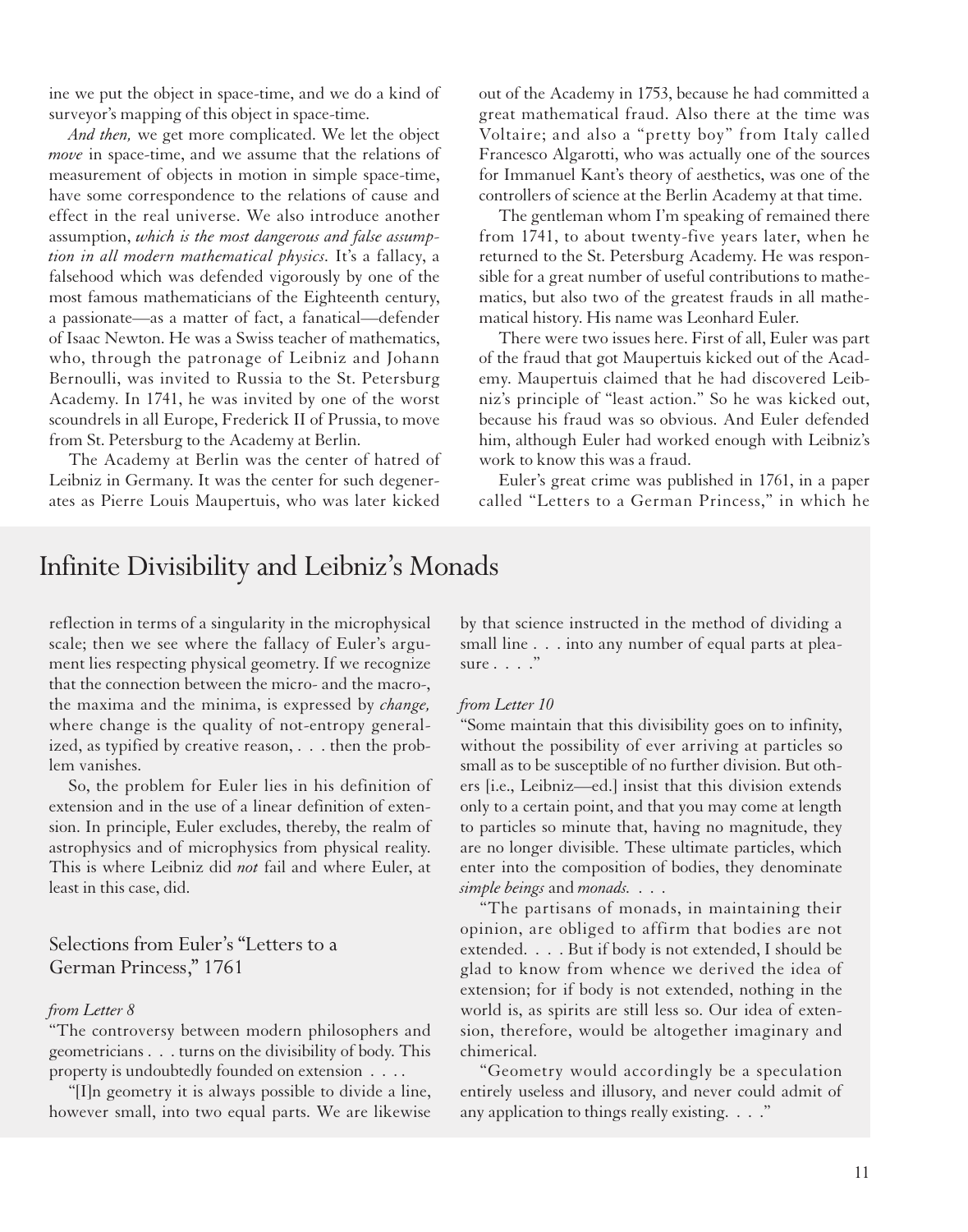

attacked Leibniz's *Monadology,* and in which he insisted that the continuity of space-time was infinitely, perfectly divisible [SEE Box, p. 10].

The importance of this consideration of Euler's, which has many implications in the history of mathematics and physics, is that it becomes impossible to understand the relationship between mathematics and physics, and it becomes impossible to understand how scientific ideas affect the changes in productivity in society, for example.

What happens with a scientific discovery of principle? For me, the most popular example of this problem is one of the many important discoveries by a great man from the Third century B.C. This man, like many members of the Academy in Athens, Greece, came from Cyrenaica, which is an area now in Libya, on the southern coast of the Mediterranean. And his name was Eratosthenes, and the discovery I'm going to refer to, is his attempt to estimate the meridian of the Earth, which he measured to an accuracy of polar diameter of the Earth of about fifty miles' error.

Let me describe the experiment to you. It's a very simple one, but it illustrates some of the most fundamental

problems in science [SEE Figure 1].

Here you are in Egypt near the end of the Third century B.C. You have no telescopes, you have only deep-well observations, and it will be 2,200 years before anybody will see the curvature of the Earth from space. How do you measure the size of the Earth, without leaving Egypt? What did he do?

Now, there's a place which was called Syene, which is now under water, where the famous Aswan Dam is. There is the city of Alexandria, to the north. And if you were observing the stars, you could determine that Aswan is at a point approximately due south of Alexandria.

Now you make two sundials, with a special design. You take two

hemispheres, you put a plumb bob (a weight on a string) on the bottom, and call it the South Pole of the hemisphere, to determine how to orient it. In the interior, from the South Pole up, you put a stick. And you grade the diameter of the sphere along the interior; you mark off equal segments along the line on the interior, which you intend to be your North-South line. Around the equator, you also make equal divisions. You make two of these sundials, and you put one in Syene (Aswan), and the other in Alexandria.

Obviously, the importance of using sundials, is that you want to make the observations at the same time of day in both places. So, for obvious reasons, you want to use noontime, when the sun is directly over the meridian. By using this method, you can determine that you are making your observations at the same time in Alexandria and at Syene, even though you have no radio, no telephone.

What do you observe? You observe the shadow of the sun cast by the stick, along the inside of your hemisphere. Now you compare the angles of the shadow in the two sundials. If the Earth were flat, the angles would be the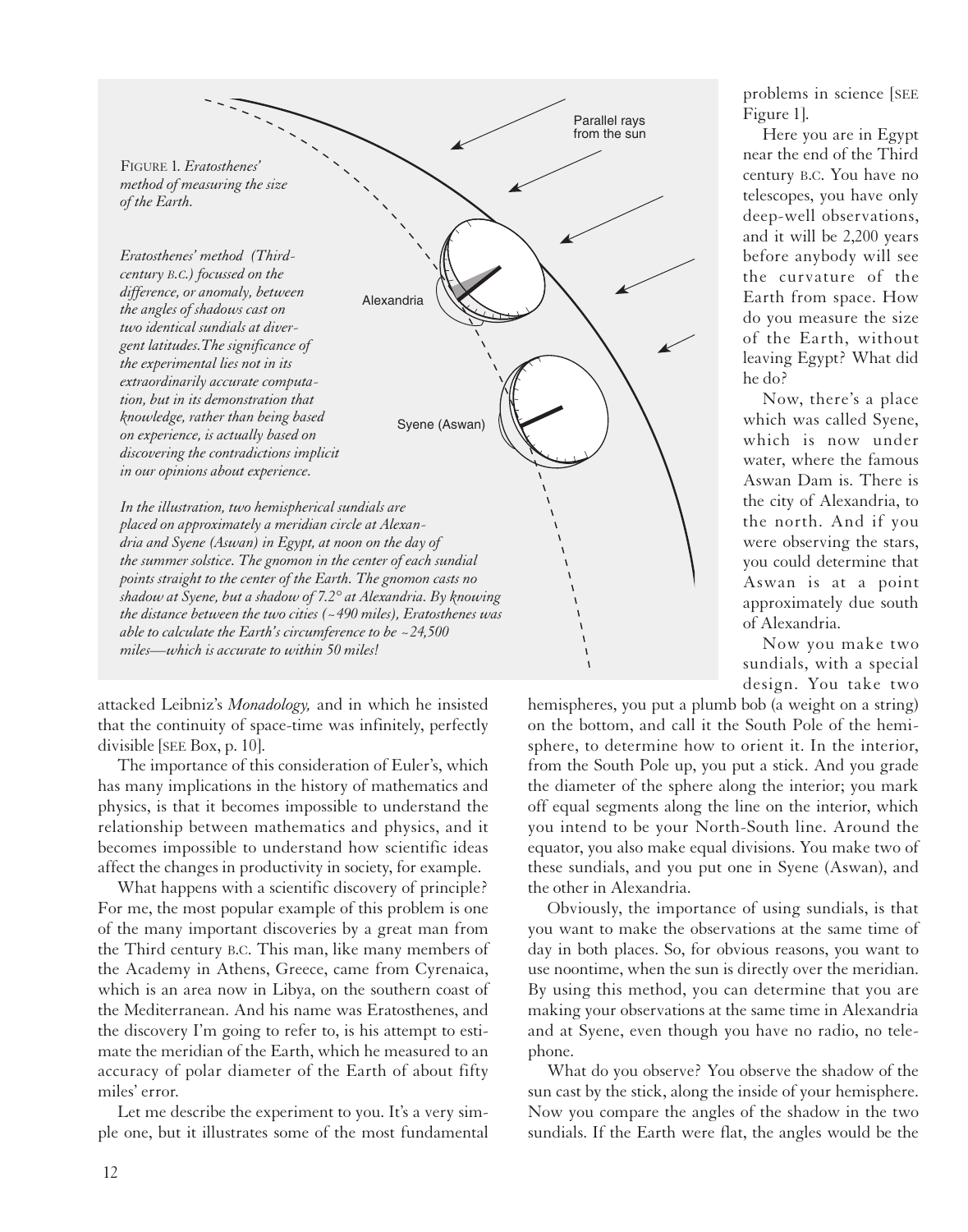same. If the Earth is not flat, the angles would not be the same. Obviously, they're not the same. What do you do? You take the measurement of your angles, and you bring together your two measurements. You construct a circle, and so determine the angular distance between Syene and Alexandria. And, by comparing that with the length of the portion of the circumference of the circle it cuts off, you've estimated the size of the Earth.

Now, in teaching that experiment, which you obviously can know very easily, most modern schoolbooks or teachers would make a fundamental mistake. They would concentrate on the fact of the calculation, which is the least important part of the whole experiment. It's very important, but it's not the most important. The most important part of the experiment, given that it was not until 2,200 years later, that man for the first time *saw* the curvature of the Earth, is to ask a question: *So how could someone in the Third century B.C.,* 2,200 years before anyone saw the curvature of the Earth, measure the curvature of the Earth to an accuracy of fifty miles diameter?

That's the point. What did we measure? We did not measure what we saw. We measured an error in our observations, the difference between the two angles. So we created the idea of curvature we had never seen, by the contradiction shown in our experiment, a stubborn contradiction you could not remove.

Two things are demonstrated by that experiment. First of all, that knowledge is not based on experience. *Knowledge is based on discovering the absurdities in our opinions about our experience.* Science is based on those kinds of ideas which pertain to what we have not seen, but which we can then demonstrate to increase man's power over nature.

Now let's generalize that. We have three categories of the physical universe, in terms of our observation:

- We have the aspect of the universe which is within the range of our senses, or close to the range of our senses. That's the ordinary macro-universe for us.
- Then we have a universe which we can see, but which we can't see at the same time.

For example, Aristarchus, earlier in the same Third century B.C., was the first to demonstrate that the Earth orbited the sun. This was the work which, in the Second century A.D., a great fraudster studied. The fraudster's name was Claudius Ptolemy. Claudius Ptolemy was an enthusiastic admirer of Aristotle, and he wished to discredit Aristarchus, and he wished to discredit *the idea of Ideas,* as Plato described *Ideas.* Remember, what I described as *the idea of the difference* which enables us to understand curvature in Eratosthenes' simple experiment, is the simplest example of what Plato meant by an Idea: a provable concept which does not depend upon direct observation.

Now, people like Ptolemy faked the data to say that the universe rotated around the Earth, and he made an absurd theory with faked data, to spread an idea, which was later overturned by Nicolaus of Cusa (you call him Nikolai Kuzansky), and then also later by Copernicus and Kepler. But this absurdity was widely believed in Europe.

Now, for Aristarchus, these observations involved estimated measurements of the distance from the Earth to the moon, which were reasonably accurate. They were wildly inaccurate, but for the observation, they were good ideas. And there were estimates of the distance from the Earth to the sun, which were much less accurate. This was done using eclipses.

And I cite these, because it is an example of a case in which mankind had never actually seen the distance between the Earth and the moon, or between the Earth and the sun; yet they were able to at least estimate a measurement. In fact, until we began to send out satellites and space rockets, we could never directly observe these relations. Yet, even in crude ways, in the time of the Greeks, these ideas of astrophysics existed. These are ideas of things we can't see; but there are methods by which we can know them, which are, in principle, *the same kind of method that was used by Eratosthenes* to estimate the size of the Earth.

• Today, one of the most important areas of investigation, is an area to which we have no connection with our perceptual apparatus—the area of microphysics. We have no sense-perceptual direct access to any of this area, yet we have developed very precise and very efficient and useful ideas about this area. It's in this area that the secrets of living processes, as well as the secrets of nuclear weapons, lie. With these methods, we can go down to distances of about  $10^{-18}$  centimeters. And the frontier is to go deeper.

So these are three categories of ideas which have nothing to do with "Euclidean geometry" in the ordinary sense.

Now, let's take another experiment. As early as the beginning of the Sixteenth century, Leonardo da Vinci insisted that there was a *finite rate of propagation* of not only sound, but light; and, through the work of Kepler, this became very influential on a fellow called Christiaan Huyghens. Huyghens had a student called Øle Roemer, a Dane. These were all friends of Huyghens and of Leibniz, at the same Academy in Paris, under Colbert. Øle Roemer was a student there.

And Øle Roemer, in 1676, measured the speed of light,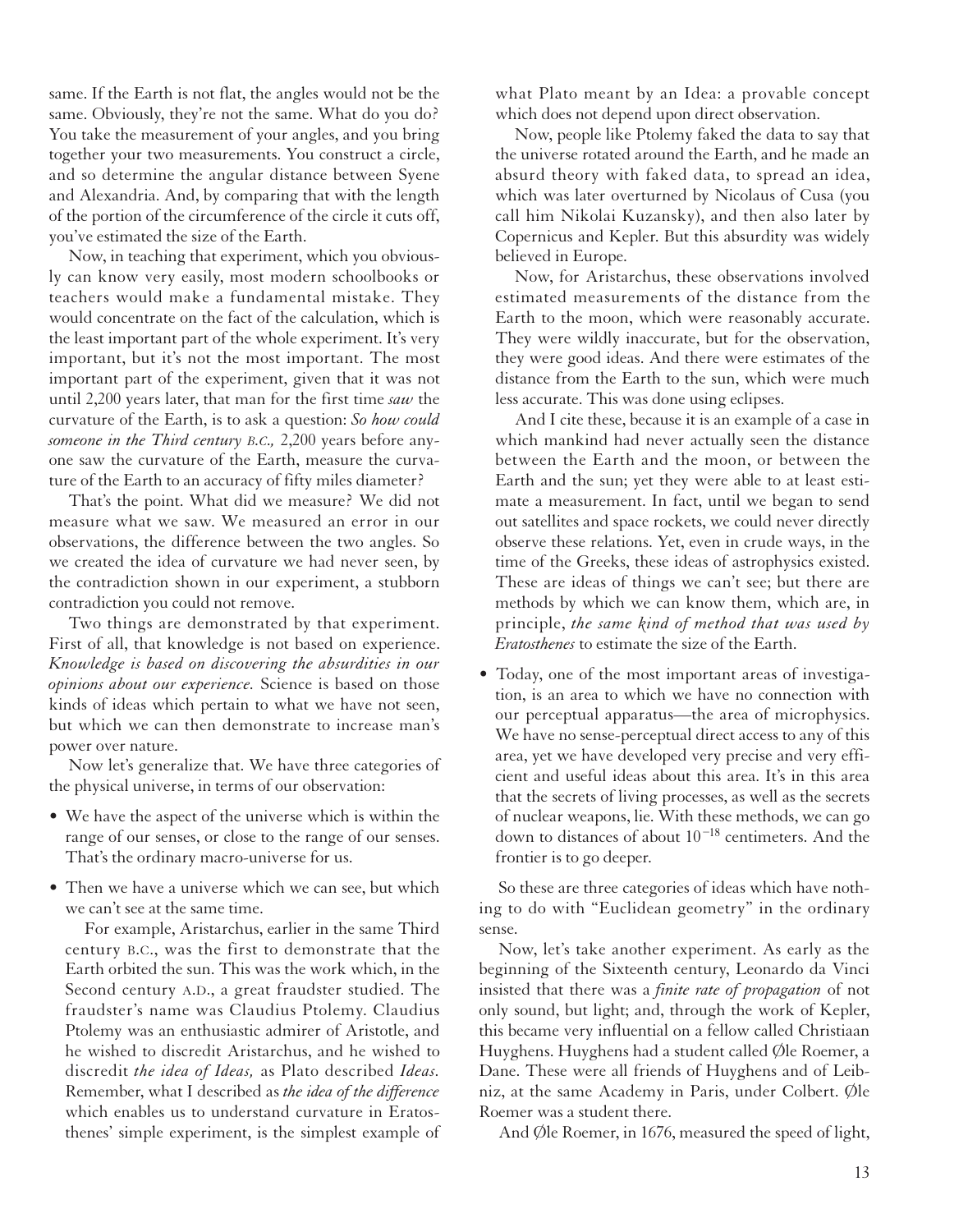by making observations of the moons of Jupiter. His first estimate was very close to our modern one. On the basis of this, his teacher, Huyghens, developed a theory of refraction and reflection; because if light is propagated at a finite rate, this leads to certain conclusions.

Johann Bernoulli and Leibniz came up with a new estimate about the nature of the physical universe, which was based on the study of the behavior of the refraction of light, which is famously known as the *brachistochrone problem,* or *least-time experiment.* And so, on this basis, Leibniz and Johann Bernoulli attacked Descartes, and attacked New-



mathematics, to describe physics. And this change of axioms gives to the appearance of space-time the character of a *physical space-time curvature,* and this is reflected as a difference in the way we measure relations within physical space-time.

Now, why was this important for me?

Every time you change an axiom in a theorem-lattice—call the old theorem-lattice *A,* and the new theorem-lattice *B,* where the difference between the two is a change in an axiom—no theorem of *A* will be consistent with *B.* You cannot, by any infinite approximation, ever reach *B* from *A.* This is called a *discontinuity,* or can be called,

*At the blackboard: Lyndon LaRouche lectures at the Moscow State University.*

ton, and described the mechanical method, the mathematics of Newton and Descartes, to be incompetent, and said that, in mathematics, we must supersede algebra by a higher level of mathematics, which is called the mathematics of transcendental functions, which they also called, at times, *non-algebraic functions.*

So, this is a simple case of a discovery where physics, *outside the domain of mathematics,* began to force mankind to look at geometry in a new way. We had to change the axioms of assumption of geometry. This was something that had already been begun by the work of Kepler, who also thought of what we call today a *quantized* space-time rather than a continuous space-time.

And this is what Bernhard Riemann generalized, a whole series of experiments of this kind of impact. We find that every time we make a fundamental discovery of principle in physics, we create ideas of the type I described, Platonic ideas. These ideas force us to change the axioms of assumption which were used to create in certain cases, a *singularity.*

All human knowledge, including art, is based on this principle of discontinuity. It's the fundamental difference between the mind of the human being and the animal. In art, we call this *metaphor.* You use language or painting or music to create a *contradiction,* a *discontinuity.* If you can show the discontinuity to be *necessary,* then it's real. What is necessary, is real. Then this discontinuity, for which there is no word, becomes what we call a *metaphor.* A metaphor in art is the same thing as a discontinuity or singularity in scientific knowledge.

So, think about what you know. If you've studied well, you did not learn how to repeat the formula; you learned *how to derive it.* You did not simply *copy* any idea from someone because they were an authority; you learned how to repeat the act of discovery in your own mind.

Now, when you learn in that way, what you are doing is re-experiencing the mental act of discovery of people before you. You can be closer to Plato, than to your next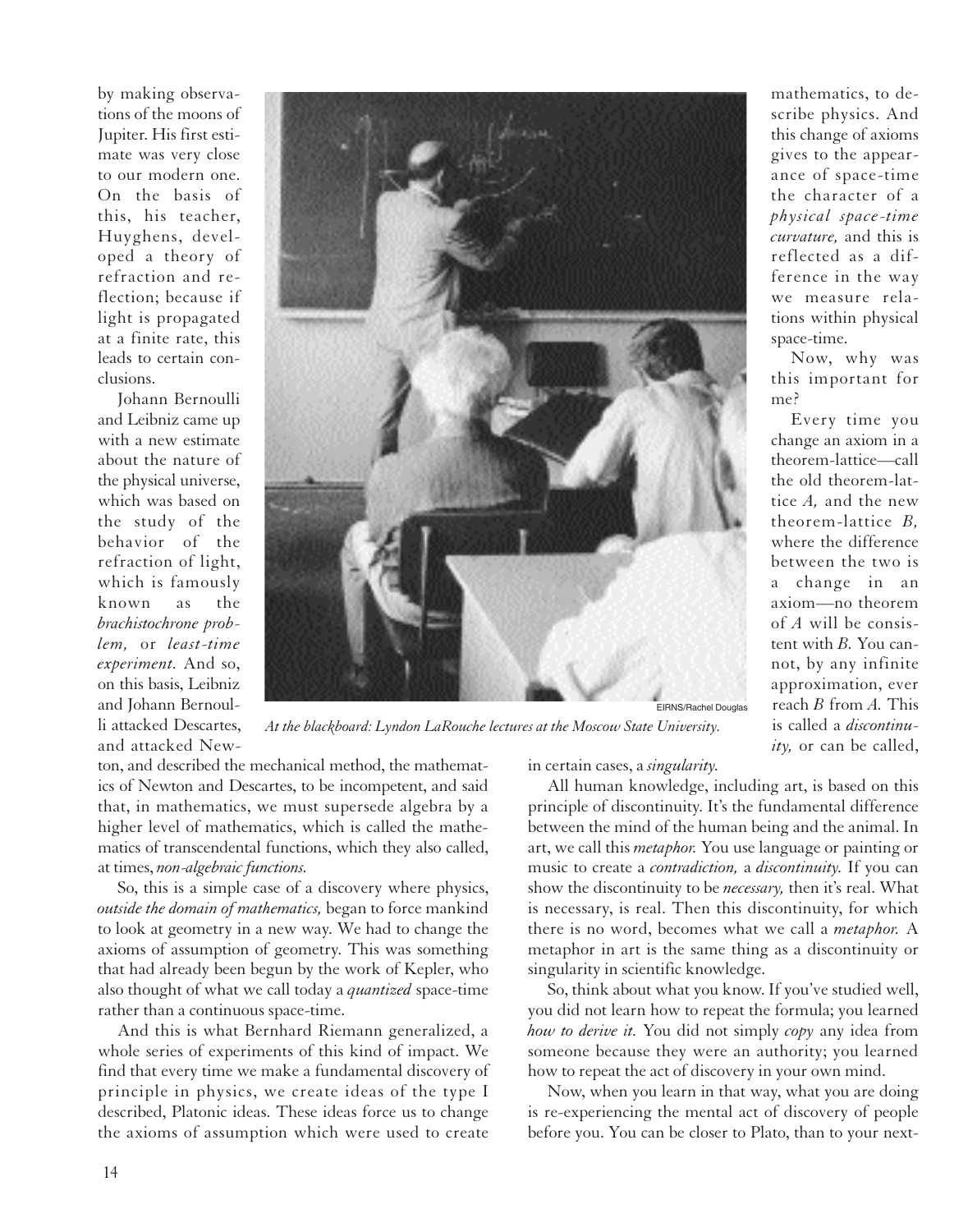door neighbor; because you never visited the inside of your neighbor's mind, but you've visited Plato's mind. You can be closer to Beethoven, than to your marriage partner; because with your marriage partner, you never exchanged an idea.

Now, what do we know? Even in our use of language, what we have accumulated is discoveries by people thousands of years before us. All of these discoveries involve discoveries of principle, principles of what we call *science and technology,* principles of what we call *art.*

Now, what has happened to our minds as a result of the benefit we have received from our ancestors through a good education? Every discovery you have repeated in your mind has the representation of a discontinuity. The result is that we today can have in our minds more discontinuity for each individual act of thought, than our ancestors. *Our thoughts are more powerful ideas, than those of our ancestors; and that is the source of the increase of the power of man over nature.* And that's why the famous theorem of Cantor about density of discontinuities per interval of action, is so important to me, and was so important to me back in 1952. It was the combined ideas of Cantor and Riemann, which enabled me to understand the significance of the discovery I'd made in respect to information theory.

And that is an example of the relationship of philosophy and science to life. It is only an example, but perhaps you will find it more than enough to take in at one time.

Thank you.

\* \* \*

## Some Questions and Answers

**Dr. Yuri V. Gromyko, Rector of the University:** I would like to ask you a question from a rather different context. What do you think of the books of Alvin Toffler, who just now is rather popular?

**Lyndon LaRouche:** I don't take Toffler at all seriously. He has an interesting history. There's a certain faction who happen to be enemies of mine, inside the U.S. military. And, at a certain point, when I had a fight with them, they came up with a project which became famous during the recent Gulf War. This was the idea of using videogame technology in virtual reality, for soldiers in target practice.

This became known as "Project Air-Land Battle 2000," which was used by a special unit of the U.S. forces to target an Iraqi tank division.

The idea was that American soldiers today would be stupid, because, I'll tell you, the education system in the United States is not very good. It's degenerated. But one thing young boys like to do, is to play electronic videogames for many hours after another.

So they got the idea: You put a helmet on this boy. He doesn't see, he has this synthetic picture in his eyes; his ears are controlled by earphones; he wears electronic gloves, which give him sensations. And when he moves his fingers, they send signals which cause action. I don't know about here, but in the United States, they have people go into these kinds of things: they put on these headsets, put these gloves on, and play videogames.

Now, imagine this little idiot in a tank. He's wearing a headset, and he's looking at the images coming by television, into these eyepieces. He sees an enemy tank, on the imager. His signal goes up to a satellite, which gives him a signal of what the tank's position is, a radio-controlled rocket goes out, controlled by the satellite, to arrive at the precise position of the tank.

Now, what they came out and said is: "Ohhhhhhhhh!!! This is the new universe!"—of virtual reality.

Alvin Toffler was taken on as a propagandist for this project, and he began to write these silly books, *thick* books. Usually bad jokes should be short, shouldn't they? But these are very long bad jokes! Actually, these jokes are based on gas theory. That's why they're so big.

Let me tell you, for example, who believes this nonsense. There's a fellow called Lord William Rees-Mogg. He was former chief editor of the *Times of London,* and any high-ranking former Soviet spy will tell you that the London *Times* is the official organ for the London British oligarchy.

**From the audience:** Just like *Pravda!*

**LaRouche:** I don't think *Pravda* ever perfected the art of lying the way the *Times* did.

So, he says the world is going to be a new kind of world. Ninety-five percent of the people will never receive any education at all. Wealth will be created by a few people, less than five percent, sitting on islands, dispensing information.

Now, let me just explain this. Because this is a significant question, I'll give some background. If you include this crazy gas-theory of information, we know five different species of economic theory.

The first one, is the one which was perfected by Leibniz, which became the basis for the U.S. theory of economy.

The second one was based on Aristotle. It was called the *Physiocratic doctrine.* Macroeconomic profit was a new phenomenon in history—it did not exist as a social category until the Fifteenth century in Europe. So, everyone had to explain modern economy on the basis of this new phenomenon of the past five centuries, called macroeconomic profit, or surplus value.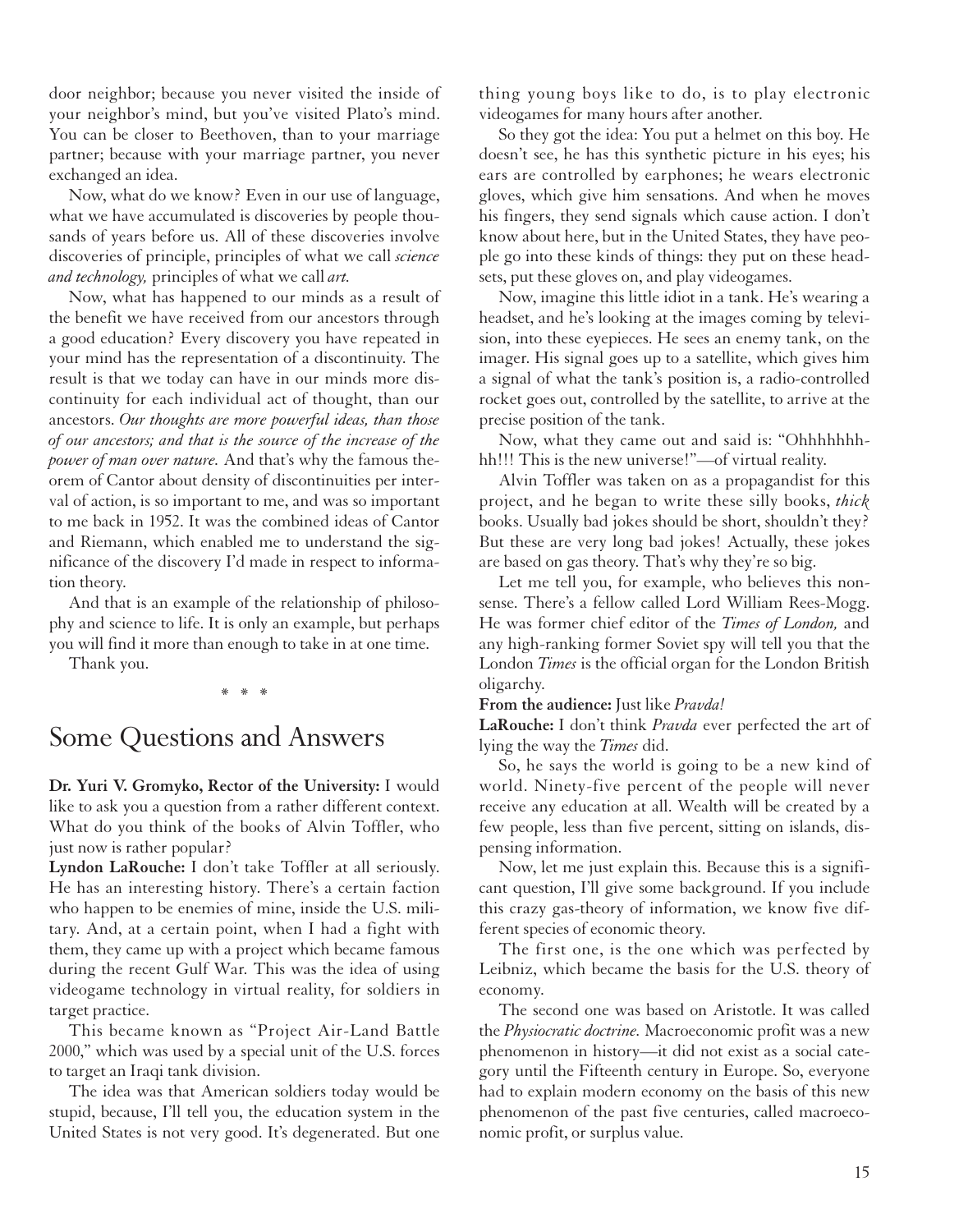

*Lyndon LaRouche inspects publications with Prof. V. Mayevsky (left) of the Institute of Economics, Russian Academy of Sciences, Moscow.*

Here's how the Physiocrat François Quesnay, who was a Venetian agent, explained it. He said, "This comes from the bounty of nature. The Mother Earth goddess, Gaia, the patron goddess of prostitution, is the one who creates this wealth. It comes from forestry, it comes from agriculture, it comes from mining. It comes from the womb of Mother Gaia. Not from the peasants: the peasants are only human cattle, they're like cows, you must feed them, but they don't create anything."

"But who does it belong to?"

"Oh, God gave the property title to the great lord. The state must not interfere, urban society must not interfere: *laissez-faire.*"

That was the theory of *laissez-faire. Laissez-faire* theory says that good comes only from evil, that the interaction of the evil acts of individual persons results in a "gas-theory" like equilibrium, an equilibrium among evil acts, and that the equilibrium is good. That's the theory of *laissez-faire.*

Then you have a third one, which came after that. Adam Smith went to study with the students of the Physiocrats Quesnay and Turgot in France. He was an agent of the British East India Company. He came back and he copied the theory, calling it *laissez-faire* "free trade." But he said "No, it is not nature that creates wealth; it is *trade* that gives wealth."

Fourth: Marx studied this. He made one slight improvement, which is called the theory of social reproduction, but otherwise he copied these fellows. He said surplus value comes from labor, which became known as the labor theory of value. Then Engels added a stupid mistake. Seeing the hands of the British apes—the British royal family—Engels saw the opposable thumb. So he said the mechanical action of the opposable thumb creates technology as an epiphenomenon of the movement of the thumb.

Then, fifth, along come Von Neumann and company, and these fellows say, "No. Wealth comes from information," and it is simply a result of what they call negentropy, which is a reversal of entropy, in the human gas system. So, what happens? Today Lord Rees-Mogg comes up with this theory, which is a new version of Aristotelian metaphysics. It's a form of superstition to say that an object by its nature "secretes" something.

But if you look as I do at what I described, you'd look at society and you'd say, "Let's describe the society in terms of very simple thermodynamics. Let's take two kinds of things. First, in terms of consumption by people, by households, by industry. Let's call these marketbaskets."

Now, this market-basket contains the physical things